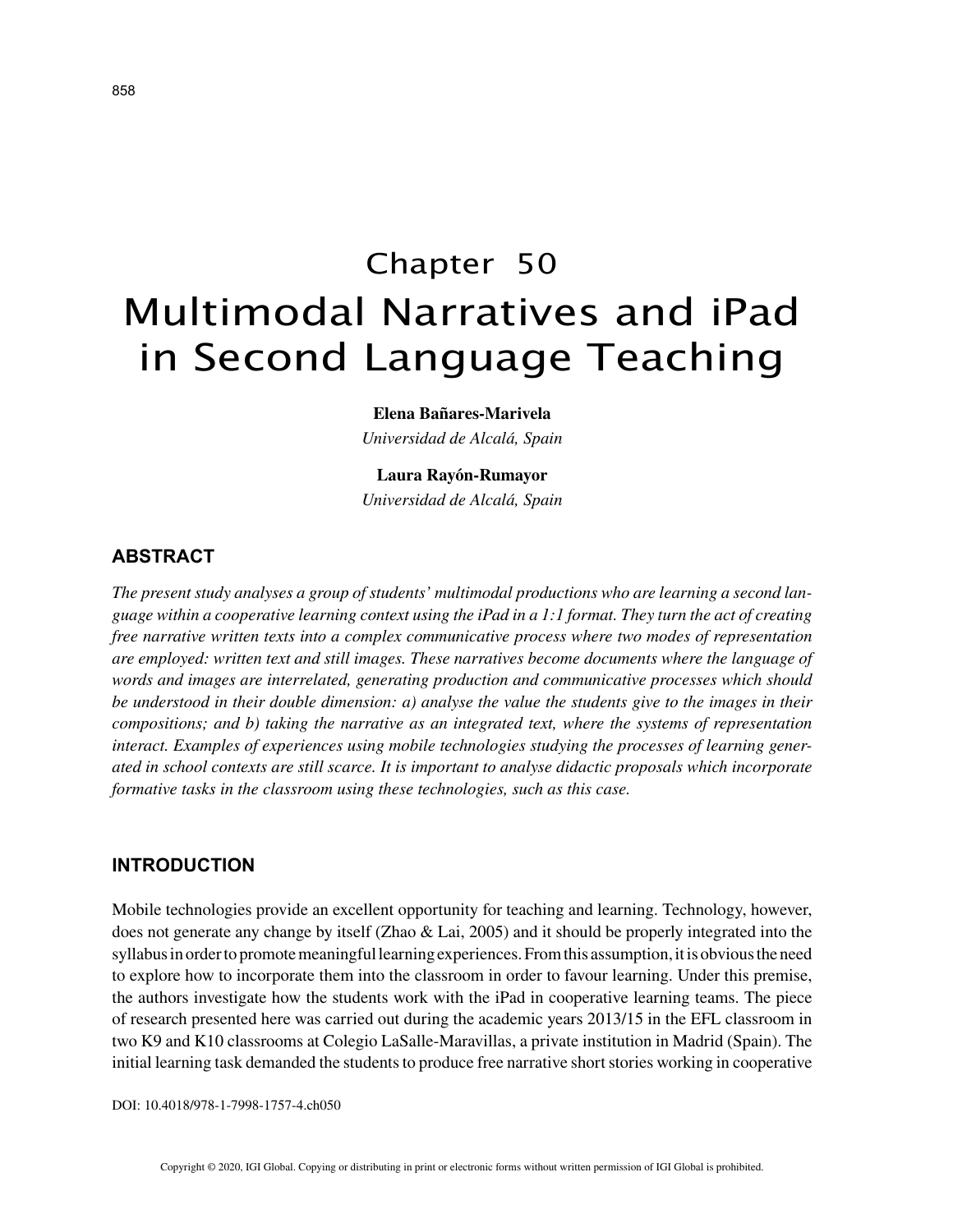#### *Multimodal Narratives and iPad in Second Language Teaching*

learning teams. As a result, the students produce free narrative short stories where images and written text turn them into multimodal narratives. The students transform narrative written texts into a complex communicative process when using still images that complement their pieces of writing, generating what they call 'e-books'. At the same time, and completely voluntarily, they create audio-visual narratives -trailers<sup>1</sup> from their e-books, in a way that promotes their stories.

Before presenting the data from the current study, the most relevant pieces of research on the use of mobile technologies in teaching and learning (M-Learning henceforth) will be reivewed, particularly those analysing the use of technological resources in second language teaching. Next, and in order to contextualize the use of the iPad in secondary education in Spain, the authors will discuss the problems which Spanish schools are facing nowadays with regards to the use of mobile technologies in the classroom. Data pertaining to the introduction of mobile technologies in Spanish households and the use that children and youngsters are making of them will be studied. Our aim here is to provide the readers with a global framework from the data provided by the National Institute for Statistics (INE). The above-mentioned sections offer the readers data and reflexions to draw their attention to the needs and possibilities to explore the new ways of teaching we have within our reach.

## **REVIEW OF THE LITERATURE**

The study is based on two lines of evidence. The first concerns the current research on the integration of mobile devices in teaching and learning. I will review the research related to the integration of mobile devices in formal contexts that allow real time communication between students, teachers and families beyond the classroom walls. The second concerns the creation of communicative written tasks using technological devices in second and third language acquisition in cooperative learning (CL) contexts.

According to White, Booker, Carter, and Martin (2011), M-learning goes beyond the perception of the classroom as the only place for learning and communicating. M-learning enables the students to collaborate and participate in meaningful learning experiences anytime and anywhere. As White et al. (2011) stated, mobile devices fulfil four main categories of practice in the study of mathematics, these are: data capturing and collecting; communicating and collaborating; viewing and consuming; and designing and creating. The study is relevant to our case because it introduces a set of practices which allow the students to understand how using the iPad in an informal way can be later put to practice in a formal classroom setting, i.e. instructing the students on taking pictures of their daily lives and using them as classroom material. In the same manner, both Gliksman (2011) and Liestol (2011) emphasized the implications generated by the use of mobile devices in the students' learning processes and advocated the situated and connected character of learning with the students' reality and social context. The results of their studies highlighted the value of mobile devices to empower motivation and interest towards shared learning. Sharples, Taylor, and Vavuola (2005) stated that the use of mobile devices for learning enables a shared ubiquity among students situated in different places and at different times; as well as a shared construction of knowledge by means of learning tasks included in the community as an integral part of it. For Sharples et al. (2005), the most prominent outcomes are that mobile devices lead the students to link events, experiences and ways of communication which turn learning into a vivid experience, focused on the students themselves and their own knowledge. The study of Kim, Buckner, Kim, Makany, Taleja & Parikh (2012) is particularly relevant to our study since these authors observed